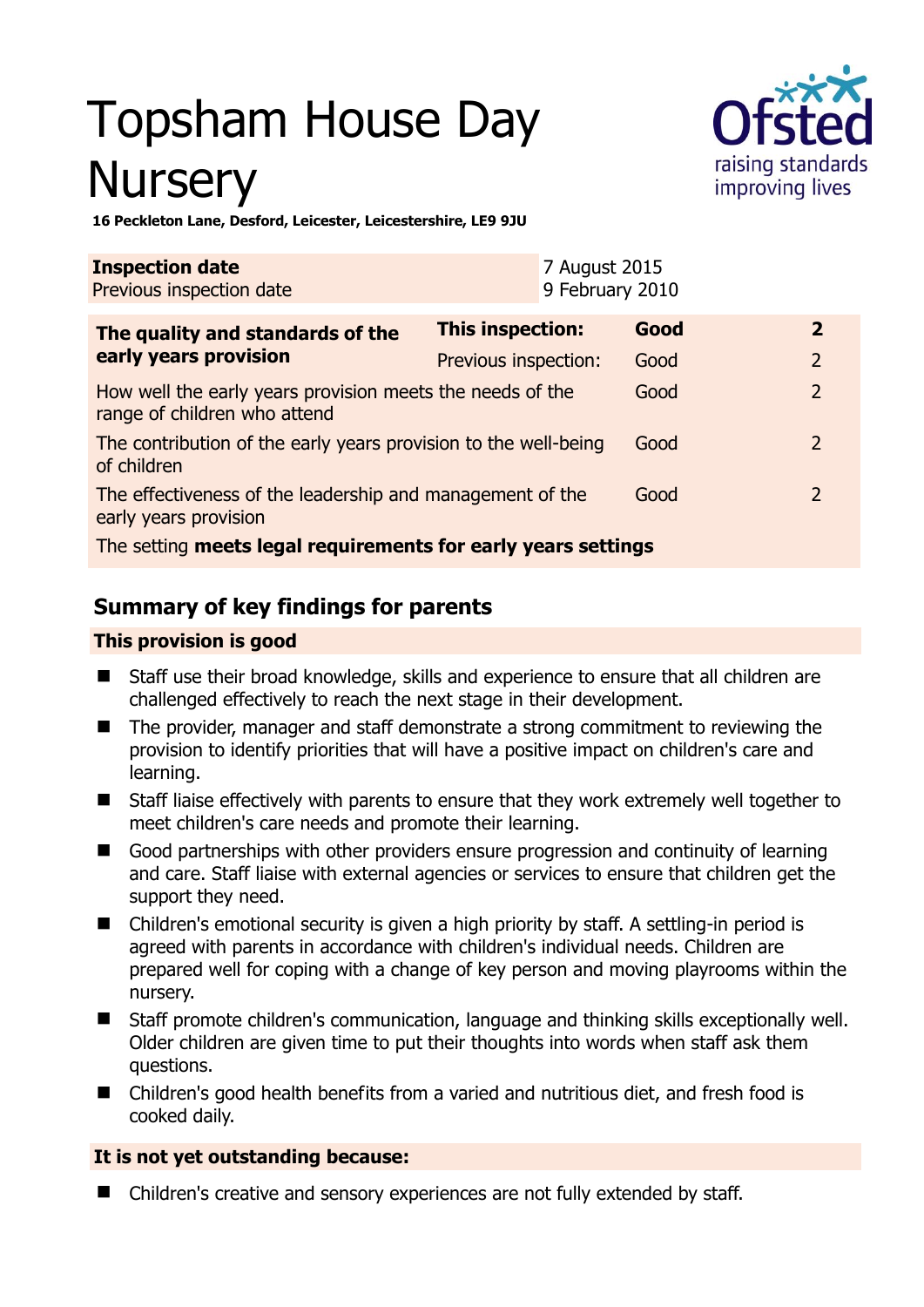# **What the setting needs to do to improve further**

#### **To further improve the quality of the early years provision the provider should:**

■ extend the support for children to use and mix a wider range of media and materials that inspire exploration and experimentation.

#### **Inspection activities**

- The inspector observed activities in the indoor and outdoor play areas.
- The inspector held meetings with the provider, manager and deputy manager, and spoke to staff and children at appropriate times during the inspection.
- The inspector conducted observations of the activities and evaluated the teaching methods with the manager.
- The inspector looked at a selection of children's records, policies and procedures and a range of other documentation.
- The inspector checked evidence of staff members' suitability, qualifications and training.
- $\blacksquare$  The inspector took account of the views of parents.

#### **Inspector**

Jan Burnet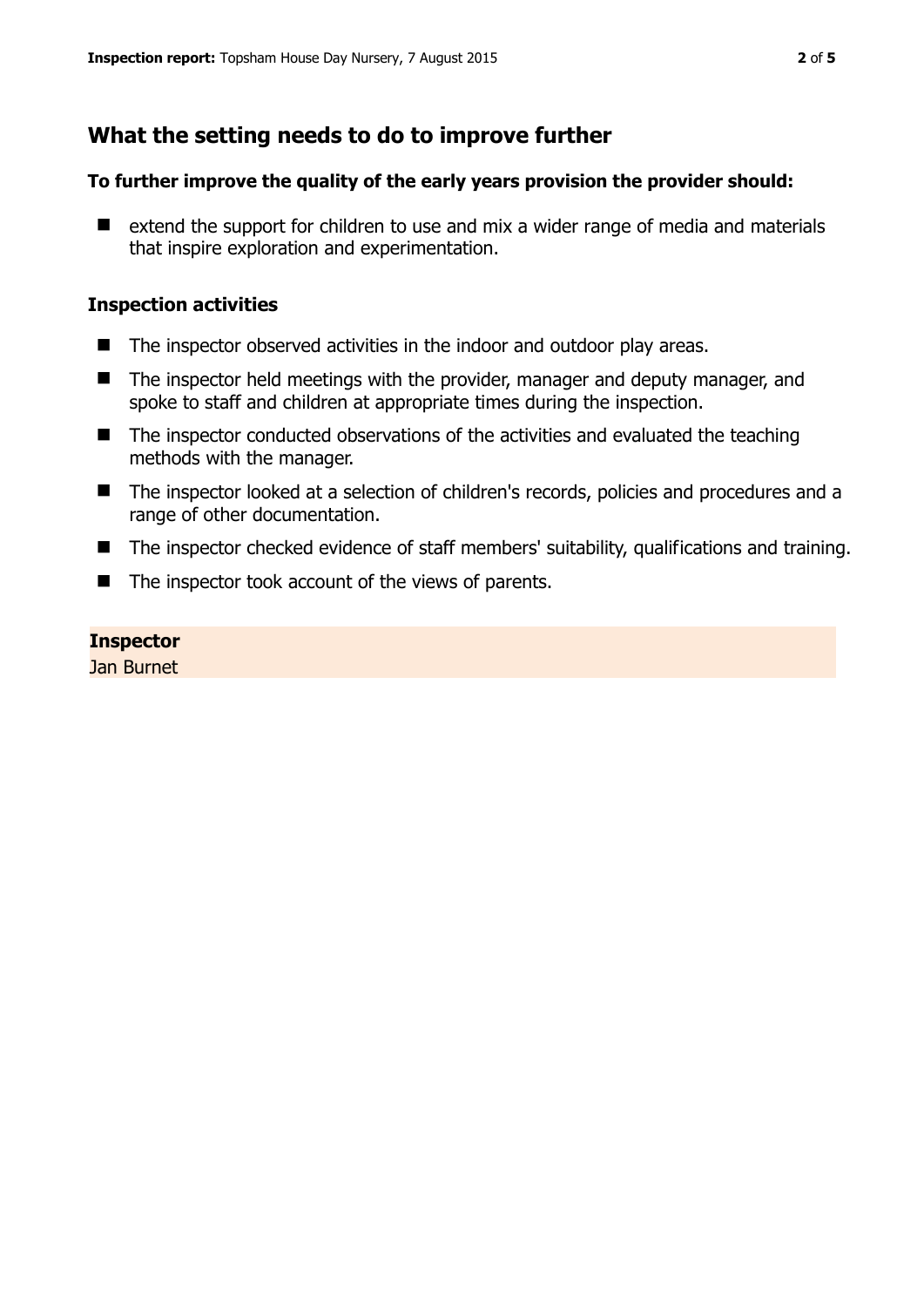## **Inspection findings**

#### **How well the early years provision meets the needs of the range of children who attend. This is good**

Staff observe and assess children's level of achievement and plan effectively for individual learning. Children develop good skills in readiness for school. Staff create a stimulating learning environment inside and in the outdoor play area. They plan activities in accordance with children's interests. Older children are enthusiastic about their current topic about pirates. Their imaginative play extends to the outdoors where they play and climb on the wooden pirate ship. Pencil control is good and pre-school children decide to draw their own eye patch. They then use good manipulative skills to cut out the patches with scissors. Staff interpret the needs of babies effectively as they communicate through gestures, expression and the sounds of their voices. Younger children's speaking skills are developing well. They are progressing from using single words to forming short sentences. Babies explore and investigate a wide range of natural and everyday objects. Children aged two and three years enjoy making marks in cocoa powder with their fingers and with wheels on toy cars. They are learning to recognise their names in print. Staff organise a printing activity with paint on one small table and provide felt-tipped pens on another. However, two- and three-year-old children are not able to be creative on a large scale and staff, for example, do not support them to explore and mix different media.

#### **The contribution of the early years provision to the well-being of children is good**

Staff create a welcoming environment for children and their parents. Children are happy and confident and relationships between staff and children are very good. They take positive steps to ensure that children are emotionally prepared for moving on to school. Children's good health is promoted effectively. They are physically active in the outdoor area throughout the year, and the area is used well to support their learning. Children behave well and play cooperatively. They learn to share, take turns and consider others. Their confidence and self-esteem flourishes as staff praise their positive behaviour, efforts and achievements. Children's independence is promoted by staff. For example, they use good physical skills to serve their own meal at lunchtime and pour their own drinks.

#### **The effectiveness of the leadership and management of the early years provision is good**

Staff ensure that the premises are safe and secure. They are aware of their responsibilities to supervise children and protect them from harm. Recruitment, selection and induction procedures are clear and vetting procedures for staff are thorough. The manager and senior, highly qualified and experienced staff observe staff members' practice and identify strengths and areas where practice can be improved. This is then discussed with staff during supervision sessions, and training needs are identified. Recent training on play in the outdoor environment has resulted in staff gaining confidence and skills with regard to teaching outdoors. The provider ensures that staff keep their child protection and first-aid knowledge up to date. Parents share very positive views on the provision. They comment on the extremely good communication systems and the skills of staff.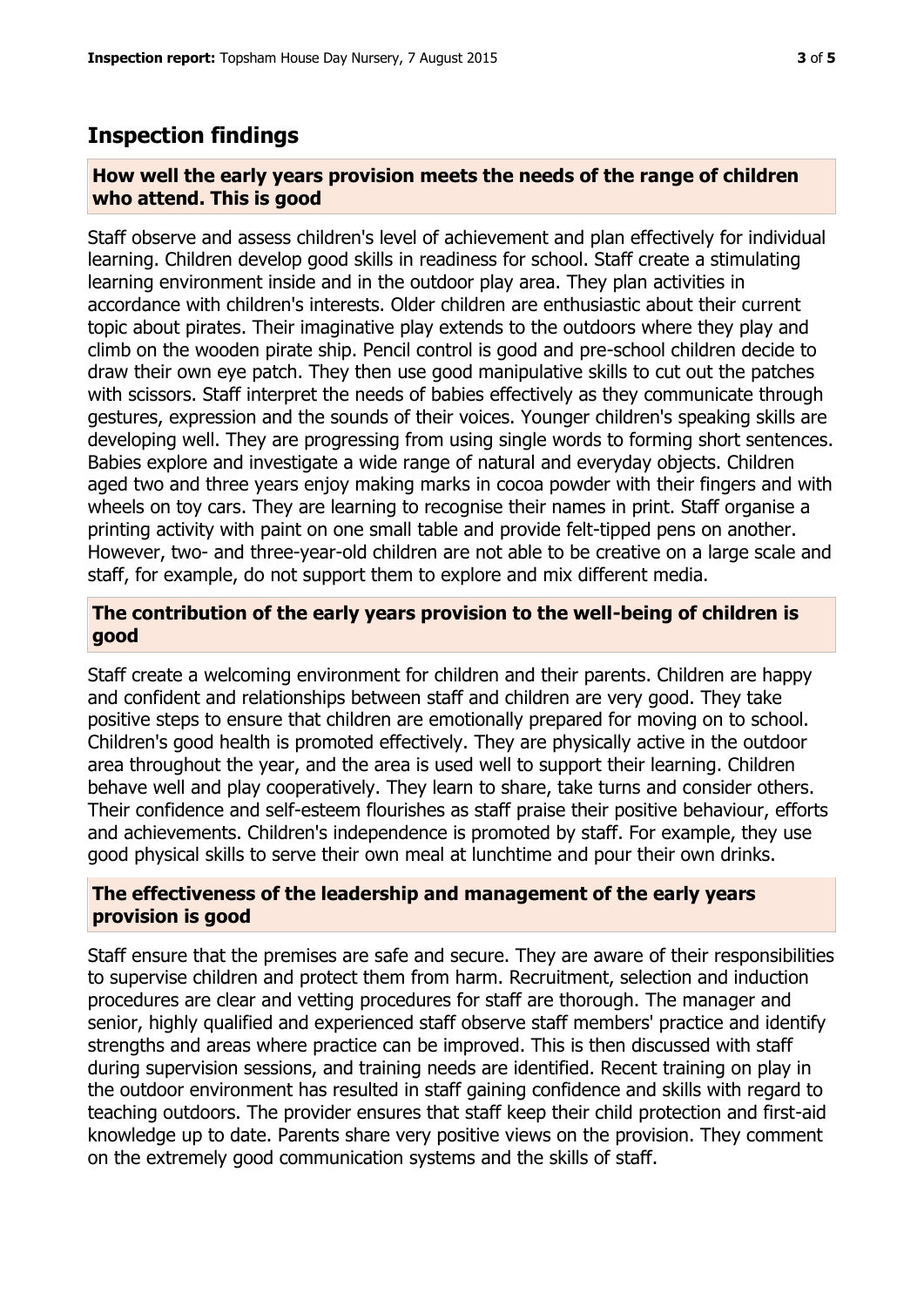## **Setting details**

| Unique reference number           | 223281                       |  |
|-----------------------------------|------------------------------|--|
| <b>Local authority</b>            | Leicestershire               |  |
| <b>Inspection number</b>          | 864295                       |  |
| <b>Type of provision</b>          | Full-time provision          |  |
| <b>Registration category</b>      | Childcare - Non-Domestic     |  |
| Age range of children             | $0 - 11$                     |  |
| <b>Total number of places</b>     | 50                           |  |
| <b>Number of children on roll</b> | 93                           |  |
| <b>Name of provider</b>           | <b>Topsham House Limited</b> |  |
| Date of previous inspection       | 9 February 2010              |  |
| <b>Telephone number</b>           | 01455 828885                 |  |

Topsham House Day Nursery opened in 1996. The nursery employs 18 members of childcare staff, of which 17 hold early years qualifications ranging from level 2 to level 6. Three staff and the manager hold Early Years Professional status. The nursery opens all year round from Monday to Friday, 7.45am to 6pm, except for the period between Christmas and New Year. It provides funded early education for two-, three- and fouryear-old children.

This inspection was carried out by Ofsted under sections 49 and 50 of the Childcare Act 2006 on the quality and standards of provision that is registered on the Early Years Register. The registered person must ensure that this provision complies with the statutory framework for children's learning, development and care, known as the Early Years Foundation Stage.

Any complaints about the inspection or the report should be made following the procedures set out in the guidance 'Complaints procedure: raising concerns and making complaints about Ofsted', which is available from Ofsted's website: www.gov.uk/government/organisations/ofsted. If you would like Ofsted to send you a copy of the guidance, please telephone 0300 123 4234, or email enquiries@ofsted.gov.uk.